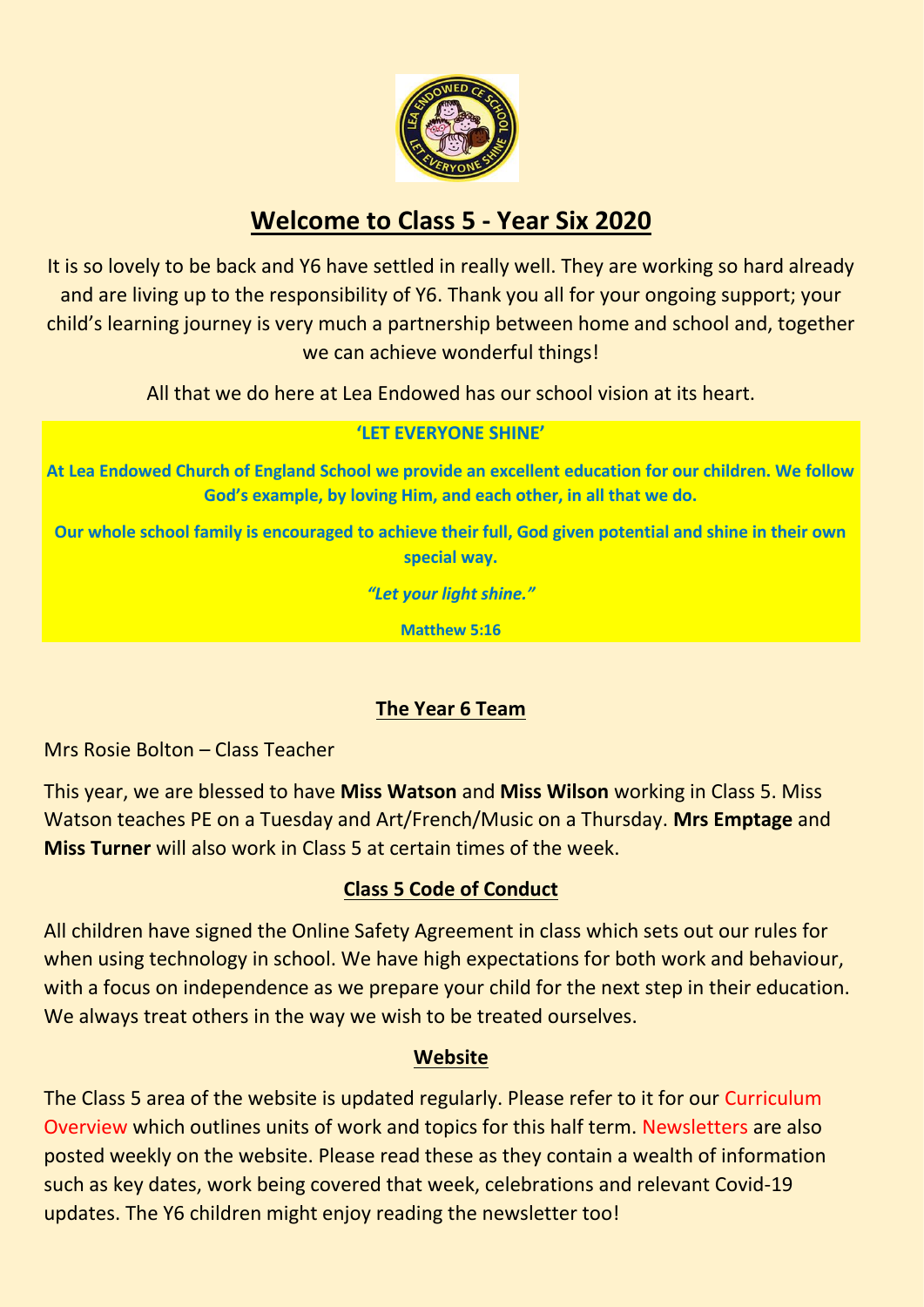#### **Our Class 5 Timetable – Autumn Term**

|           | $9.00 -$<br>10.20am           | $10.20-$<br>10.40am                                             | $10.40-$<br>10.55a<br>m | $11.00 - 12.15$ pm | $12.15-$<br>1.15pm | 1.15pm-<br>1.45pm                                             | 1.45pm- 3.15pm                                 |
|-----------|-------------------------------|-----------------------------------------------------------------|-------------------------|--------------------|--------------------|---------------------------------------------------------------|------------------------------------------------|
| Monday    | <b>Morning</b><br><b>Work</b> | <b>Child Led</b><br>Worship                                     |                         | <b>Maths</b>       |                    | <b>Guided Reading</b><br><b>SCIENCE</b>                       |                                                |
|           | English                       |                                                                 |                         |                    | Lunchtime          |                                                               |                                                |
| Tuesday   | <b>Morning</b><br><b>Work</b> | <b>Class</b><br>Worship<br>with CS                              | Break                   | English            |                    | <b>Guided Reading</b><br><b>Maths Key Skills</b><br><b>PE</b> |                                                |
|           | <b>Maths</b>                  |                                                                 |                         |                    |                    |                                                               |                                                |
| Wednesday | <b>Morning</b><br><b>Work</b> | Collective<br>$Worship -$<br>God's Big<br>Plan                  |                         | <b>Maths</b>       |                    | <b>Guided Reading</b>                                         | Vocabulary and Grammar                         |
|           | English                       |                                                                 |                         |                    |                    | <b>HISTORY/GEOGRAPHY</b>                                      |                                                |
| Thursday  | <b>Morning</b><br><b>Work</b> | <b>Off The</b><br>Shelf $/$<br>Courage<br>theme                 |                         | English            |                    | <b>Guided Reading</b><br>Maths Key Skills                     |                                                |
|           | <b>Maths</b>                  |                                                                 |                         |                    |                    |                                                               | <b>ART</b>                                     |
| Friday    | <b>Morning</b><br><b>Work</b> | <b>Celebration</b><br>Worship/<br>Courageous<br><b>Advocate</b> |                         | <b>Maths</b>       |                    | <b>Guided Reading</b>                                         | Vocabulary and Grammar<br><b>RE/PHSE/MUSIC</b> |

## **P.E**

PE day is on a Tuesday and currently, children are to come to school in their PE kit. We aim to be outside as much as possible so an outdoor PE kit is advisable, including plain black or navy blue joggers, a plain black or navy blue hoodie and plain dark coloured trainers.

#### **Homework**

Homework is given out on a Friday and needs completing by the following Wednesday. I encourage the children to be as independent as possible with their homework in preparation for when they move onto high school next September. However, I ask that parents check the work before it is handed in and ensure that it is completed on time. If there is some reason why your child cannot complete their homework, please let me know and I will allow extra time in school for them to do it.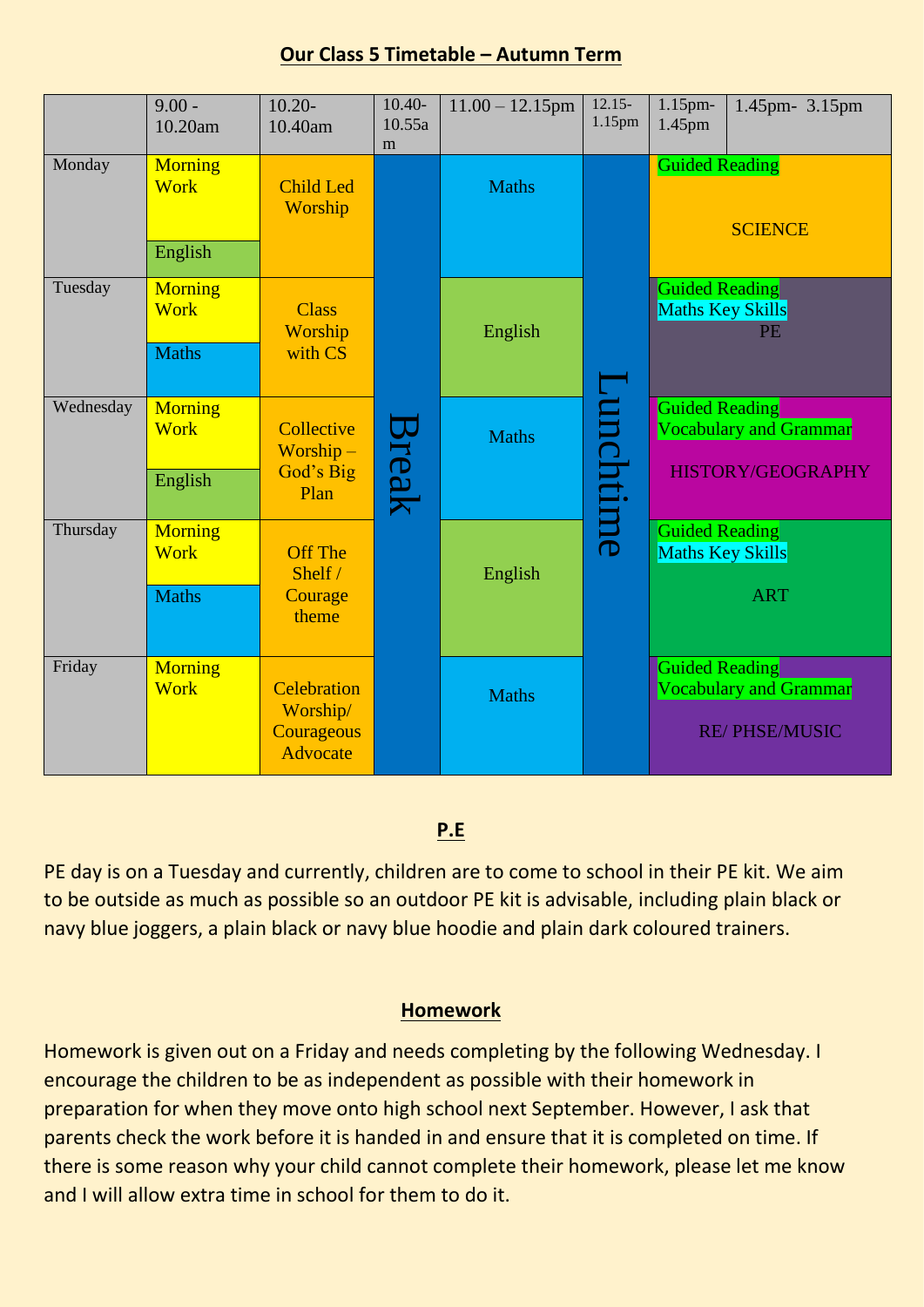#### **Reading**

Please encourage your child to read daily at home and complete their Reading Record. These are a new format for this year and I ask that the **children** record the date they read and the page they reach, as well as commenting on the book (1 or 2 comments per book is ample – please keep to one or 2 sections of the record per reading book) Parents are also asked to sign the record when they have heard their child read. Encouraging your child to discuss their book is a great place to start. Can they discuss the plot, characters, hidden meanings and themes within the book, their own opinions on character and plot? Being able to infer and deduce information from reading is a key skill in Y6 so asking lots of questions is really helpful! If you need anything to help with this (questions/ideas etc), just let me know and I am happy to email some suggestions.

#### **Assessment**

We will be assessing your child daily through our teaching and learning, and take into account their strengths and weaknesses. We will complete tests throughout the year to inform us of the next steps your child needs. In terms of writing, there is a greater focus on the progress your child makes throughout the year, as opposed to a test-day snapshot of what they know. Therefore, your child will be writing very regularly, including planning, drafting and editing their work.

### **SATs**

This academic year, the SATs are scheduled to begin on Monday 10<sup>th</sup> May 2021. The timetable is shown here. I will hold a meeting (online or in person) nearer the time to give more details.

I will update you all along with any government announcements regarding the KS2 testing for this academic year.